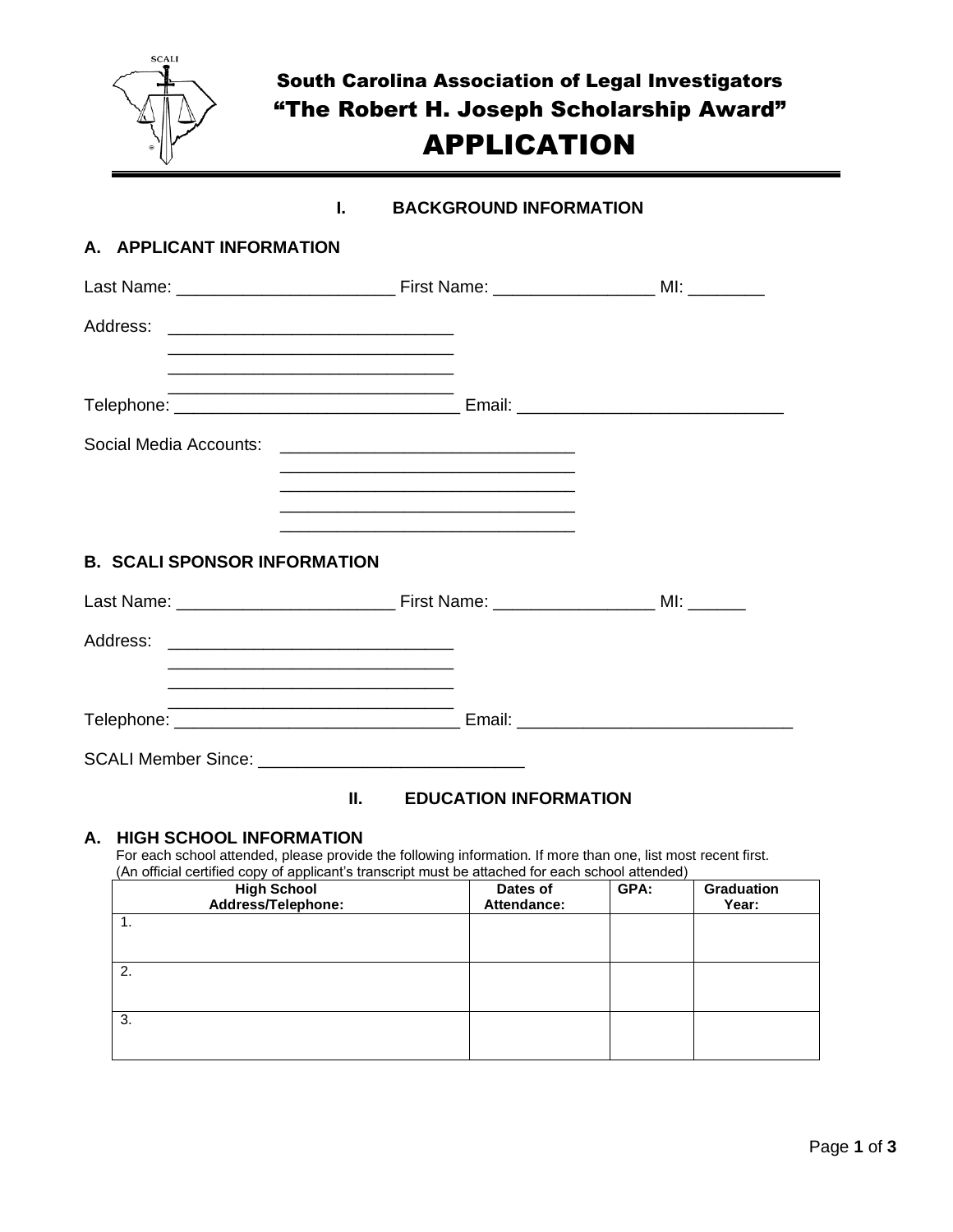#### **B. Entrance Examination Results:**

| <b>ACT Score:</b> | <b>SAT Score:</b> |
|-------------------|-------------------|
| Date Taken:       | Date Taken:       |

#### **C. Please provide a copy of all college/university letters of acceptance.**

#### **D. College/University Information**

For each school attended, please provide the following information. If more than one, list most recent first. (An official certified copy of applicant's transcript must be attached for each school attended)

| <b>College/University</b><br>Address/Telephone: | Dates of<br>Attendance: | <b>Major/Minor:</b> | GPA: | <b>Graduation Date or</b><br><b>Projected Date:</b> |
|-------------------------------------------------|-------------------------|---------------------|------|-----------------------------------------------------|
| 1.                                              |                         |                     |      |                                                     |
|                                                 |                         |                     |      |                                                     |
| 2.                                              |                         |                     |      |                                                     |
|                                                 |                         |                     |      |                                                     |
| 3.                                              |                         |                     |      |                                                     |
|                                                 |                         |                     |      |                                                     |

#### **III. FINANCIAL INFORMATION**

\_\_\_\_\_\_\_\_\_\_\_\_\_\_\_\_\_\_\_\_\_\_\_\_\_\_\_\_\_\_\_\_\_\_\_\_\_\_\_\_\_\_\_\_\_\_\_\_\_\_\_\_\_\_\_\_\_\_\_\_\_\_\_\_\_\_\_\_\_\_\_\_\_\_\_\_\_\_\_\_\_\_ \_\_\_\_\_\_\_\_\_\_\_\_\_\_\_\_\_\_\_\_\_\_\_\_\_\_\_\_\_\_\_\_\_\_\_\_\_\_\_\_\_\_\_\_\_\_\_\_\_\_\_\_\_\_\_\_\_\_\_\_\_\_\_\_\_\_\_\_\_\_\_\_\_\_\_\_\_\_\_\_\_\_ \_\_\_\_\_\_\_\_\_\_\_\_\_\_\_\_\_\_\_\_\_\_\_\_\_\_\_\_\_\_\_\_\_\_\_\_\_\_\_\_\_\_\_\_\_\_\_\_\_\_\_\_\_\_\_\_\_\_\_\_\_\_\_\_\_\_\_\_\_\_\_\_\_\_\_\_\_\_\_\_\_\_

#### **A. How do you plan to pay for your education?**

#### **B. Scholarship Information:**

| <b>Scholarship Name</b> | <b>Date Received</b> | <b>Renewal Terms</b> | <b>Amount</b> |
|-------------------------|----------------------|----------------------|---------------|
| . .                     |                      |                      |               |
|                         |                      |                      |               |
|                         |                      |                      |               |
| 2.                      |                      |                      |               |
|                         |                      |                      |               |
|                         |                      |                      |               |
| 3.                      |                      |                      |               |
|                         |                      |                      |               |
|                         |                      |                      |               |

Note: Please attach additional sheets if you have attended more that three high schools, three colleges or universities, or received more than three scholarships.

# **C. Have your previously applied for a SCALI scholarship?** \_\_\_\_\_\_\_\_\_\_\_\_

If so, when? \_\_\_\_\_\_\_\_\_ Did you receive a SCALI scholarship? \_\_\_\_\_\_\_\_\_\_\_\_\_\_\_\_\_\_\_\_